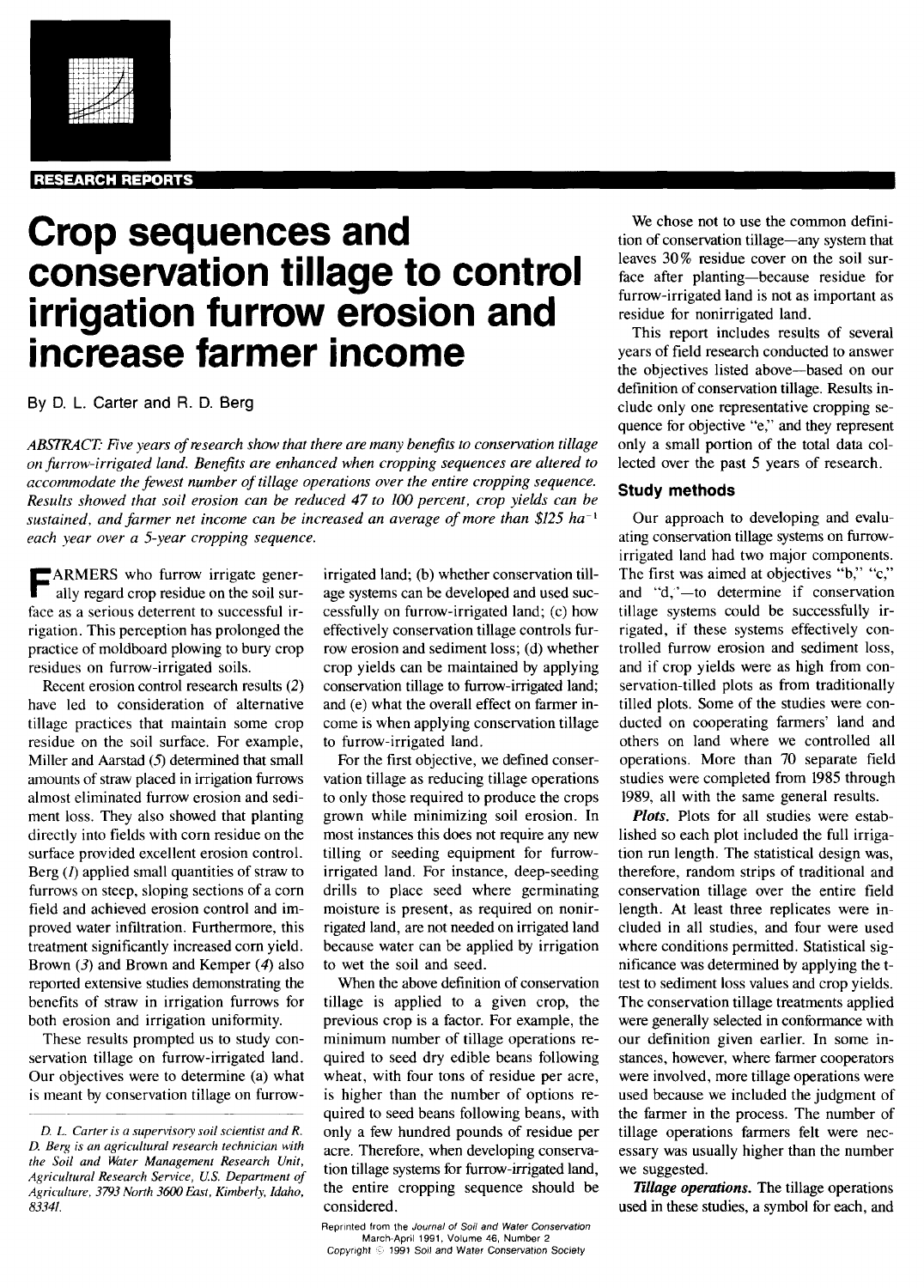the per hectare cost based upon 1989 figures are presented in table  $1(6)$ , along with unit volume costs for herbicides. These symbols and costs will be used where applicable throughout this report. The combination of tillage operations along with herbicide applications for a number of comparisons, are presented in table 2, along with the sediment yield data.

Water flow. Water inflows and outflows were measured in individual furrows using small flumes. Times when the water was started, when it reached the lower end of the furrow, when irrigation was terminated, and

**Table 1. Costs of agricultural operations, based on custom rates in the study area, and** fertilizer and herbicide cost per unit.

| Operation                                           | Cost Per Unit            |
|-----------------------------------------------------|--------------------------|
| Crowning alfalfa (Cr)                               | $$29.65$ ha-1            |
| Moldboard plowing-alfalfa ground (MP)               | 44.48 ha <sup>-1</sup>   |
| Moldboard plowing-open ground (MP)                  | $39.54$ ha-1             |
| Disking (D)                                         | $22.24$ ha-1             |
| Roller harrowing (RH)                               | 19.77 ha-1               |
| Furrowing (F)                                       | 19.77 ha-1               |
| Furrows cleaned (FC)                                | 19.77 ha-1               |
| Cultivating (C)                                     | $24.71$ ha-1             |
| Chiseling (Ch)                                      | $29.65$ ha <sup>-1</sup> |
| Seeding cereal, corn or beans (S)                   | $22.24$ ha <sup>-1</sup> |
| Combining cereal (H)                                | $61.78$ ha <sup>-1</sup> |
| Corn silage cutting and hauling (H)                 | 12.97 ha-1               |
| Bean cutting and windrowing (H)                     | $30.89$ ha-1             |
| Bean combining-commercial (H)                       | $27.56$ Ma-1             |
| Applying herbicide with spray rig (Sp)              | 12.36 ha <sup>-1</sup>   |
| Fertilizer application-dry broadcast (Fe)           | 11.12 ha-1               |
| Fertilizer application-injecting, sidedressing (Fe) | 17.30 ha $-1$            |
| <b>Herbicide Costs</b>                              |                          |
| Roundup                                             | $15.85 L-1$              |
| 2.4-D                                               | $3.17 L^{-1}$            |
| Preemergence herbicides for beans-average           | 23.72 ha-1               |

**Table 2. Tillage operations, herbicides application, sediment loss, and crop yield for tradi-**Table 2. Tillage operations, herbicides application, sediment loss, and crop yield for traditional and conservation tillage systems.<br>**A conservation tillage systems.**<br>A conservation of the conservation of the conservation

| Operations*                                                                                                                                    | <b>Traditional Tillage</b>                 | <b>Conservation Tillage</b> | Significance    |
|------------------------------------------------------------------------------------------------------------------------------------------------|--------------------------------------------|-----------------------------|-----------------|
| (A) Dry beans following wheat, slope = $1.3\%$                                                                                                 | D                                          | D                           |                 |
| Fall<br>Spring and summer                                                                                                                      | Fe, D, MP, RH, Sp,<br>RH, S, F, C          | D, Sp, RH, S, F, C          |                 |
| Sediment loss, Mg ha-1<br>Yield, Mg ha-1                                                                                                       | 114<br>1.98                                | 29.4<br>2.16                | 1%<br><b>NS</b> |
| (B) Dry beans following wheat, slope = 2.4%                                                                                                    |                                            | D. Ch                       |                 |
| Fall<br>Spring and summer                                                                                                                      | D, Ch<br>D, MP, RH, Sp, RH,<br>S, F, C     | D. Sp. RH, S, F, C          |                 |
| Sediment loss, Mg ha-1<br>Yield, Mg ha-1                                                                                                       | 14.1<br>1.78                               | 7.4<br>1.98                 | 1%<br>5%        |
| (C) Dry Beans following wheat = 3.3%                                                                                                           |                                            |                             |                 |
| Fall<br>Spring and summer                                                                                                                      | D, Ch, D<br>MP, RH, RH, Sp,<br>RH, S, F, C | D. D<br>Sp, RH, S, F, C     |                 |
| Sediment loss, Mg ha <sup>-1</sup><br>Yield, Mg ha-1                                                                                           | 11.0<br>2.12                               | 27<br>2.86                  | 1%<br>1%        |
| (D) Dry beans following wheat, slope = $0.6\%$<br>Spring and summer                                                                            | MP, RH, Sp, RH,<br>S. F                    | D, D, Sp, RH, S, F          |                 |
| Sediment loss, Mg ha <sup>-1</sup><br>Yield, Mg ha <sup>-1</sup>                                                                               | 30.3<br>2.24                               | 14.1<br>2.24                | 1%<br><b>NS</b> |
| (E) Sweet corn following alfalfa, slope = $1.1\%$<br>Spring                                                                                    | Sp, D, MP, RH, RH,<br>S-F                  | Sp. S-F                     |                 |
| Sediment loss, Mg ha-1<br>Yield, Mg ha-1                                                                                                       | 11.0<br>15.4                               | 5.8<br>15.9                 | 1%<br>NS        |
| (F) Silage corn following wheat, slope = 0.6%                                                                                                  |                                            |                             |                 |
| Fall<br>Spring and summer                                                                                                                      | D. MP<br>RH, RH, S-F                       | None<br>S-F                 |                 |
| Sediment loss, Mg ha-1<br>Yield, Mg ha-1                                                                                                       | 12.6<br>89.6                               | 0.4<br>100.8                | 1%<br>5%        |
| (G) Silage corn following corn, slope = 1.4%<br>Fall                                                                                           | D                                          |                             |                 |
| Spring and summer                                                                                                                              | MP, RH, RH, S-F, C                         | D. RH, RH, S-F, C           |                 |
| Sediment loss, Mg ha-1<br>Yield, Mg ha-1<br>*MP, moldboard plowing; D, disking; RH, roller harrowing; F, furrowing; C, cultivating; S, seeding | 12.1<br>49.5                               | 1.8<br>49.7                 | 1%<br>NS        |

cereal, corn or beans; Sp, applying herbicide with spray rig; Fe, fertilizer application.

eral times during each irrigaiton to verify inflows and to determine changes in outflows. Total inflows were calculated on the basis of the inflow rate over the irrigation duration, which was usually 12 or 24 hours. Surface runoff was calculated on the basis of outflow rates and the time each outflow rate represented and summing the results for each irrigation. This was accomplished using a computer program designed for this purpose. The program uses a particular flume reading from a specific time and the previous one to the time midway between that particular reading and the subsequent reading, then sums results over the entire irrigation. Infiltrated water is the difference between inflows and outflows for each irrigation. Seasonal totals were obtained by adding results for all irrigations.

when runoff ceased were recorded for each irrigation. Flume readings were made sev-

Sediment outflow. Net sediment outflows were based on water inflows and outflows and the sediment concentration in these flows. Sediment concentrations were measured in 1-liter samples collected each time flume readings were taken. The previously described computer program was then used to calculate total sediment inflows and outflows for each irrigation and the total for the season. Net sediment outflow was used to represent erosion.

Cropping sequence. The second major component of the research was to select a traditional cropping sequence and change it to accommodate the application of conservation tillage over the entire sequence. We then compared the new sequence with the traditional one from the standpoint of operational costs and net farmer income. The main goal was to answer objective "e." The traditional cropping sequence included the following sequence of crops: alfalfa, alfalfa, dry edible beans, dry edible beans, winter wheat, silage corn, and spring wheat-alfalfa. Based on the results of our earlier studies, we concluded that the minimum number of tillage operations required could be achieved if the cropping sequence were changed to alfalfa, alfalfa, silage corn, winter wheat, dry edible beans, dry edible beas, and spring wheat-alfalfa. Tillage practices, other operations and materials, and costs are shown in table 3 for both cropping sequences.

In addition to the data shown in table 3, other comparisons were made during the study. Every year, at each experimental site, there was a comparison set of plots of the same crop grown with both traditional and conservation tillage systems. For example, the second year when dry beans were grown with traditional tillage there were also comparison plots of dry beans grown with conservation tillage. There were also simul-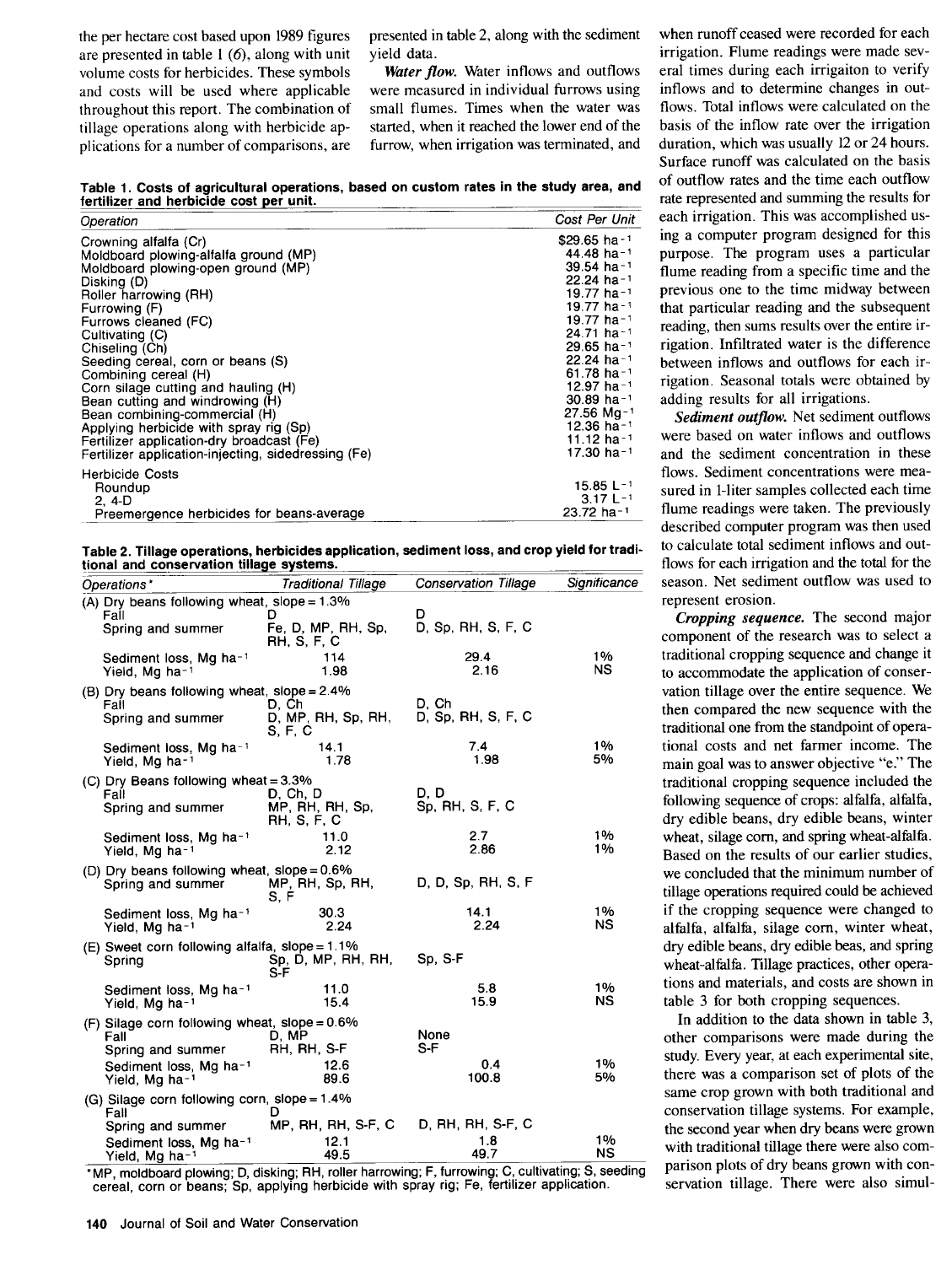taneous comparison plots of winter wheat grown with traditional tillage and no-tillage winter wheat plots. These plots compared yields, erosion, and costs on a yearly basis. The only exception was the lack of conservation tillage plots in dry beans the first year following alfalfa.

*Seeding rates.* Seeding rates for all crops were those recommended and used in the area. These rates were the same for both traditional and conservation-tilled plots: 112 kg ha<sup>-1</sup> for winter wheat, 78 kg ha<sup>-1</sup> for spring wheat with alfalfa, 16  $kg$  ha<sup>-1</sup> for silage corn,  $13 \text{ kg}$  ha<sup>-1</sup> for sweet corn,  $90$  $kg$  ha<sup>-1</sup> for dry edible beans, and 11 kg  $ha^{-1}$  for alfalfa with the spring wheat. Seed costs included seed treatment to prevent infection by fungi and other organisms.

*Fertilizer application.* Fertilizers were applied based on soil test values, including consideration of the previous crop, and were surface broadcast in most cases. Side dressing was used for some corn crops. Crops were irrigated according to soil water depletion measurements. Herbicides were applied as needed with traditional ground spraying equipment. Seed, fertilizer, and herbicide costs are shown in table 3. The application costs for fertilizer and herbicides were recorded as part of the other operational costs. An average value was used for preemergence herbicides for dry edible beans because several different materials were used and costs varied a small amount. Preemergence herbicides used included Sonalan, Eptam, and Treflan. Harvesting was by traditional methods. Wheat was combined. Corn was cut and chopped for silage. Dry edible bean plants were cut, accummulated into windrows, and threshed with a combine equipped with a pick-up for swathed or windrowed crops. Alfalfa was swathed and baled.

*Yield analysis.* Crop yields were obtained as follows: Wheat yields were obtained by combining 2.44-m-wide strips, 50 to 150 m long, depending on plot length, placing the wheat in a truck and weighing it on a commercial scale. Corn yields were measured by hand-harvesting four adjacent rows, 3 m in length, from each plot. Corn silage yields were corrected to 65% water content. Dry edible bean yields were measured by two methods. Where plots were wide enough, windrows comprised of six or eight rows were threshed over lengths varying from 50 to 150 m; the beans were then placed in a truck and weighed on a commercial scale. Where plots or conditions did not allow this approach, windrow lengths of 3 m were placed in burlap bags, then dried and threshed with a small, stationary bean thresher. No records were kept for the 2 years the fields were in established alfalfa

**Table 3. A comparison of traditional and conservation tillage cropping sequences following alfalfa showing tillage and other operations, their costs, crop yields, and net returns. Total operational and net income values were rounded to the nearest dollar.** 

| Year                                                                                                                                                                                                                                                                                                                                                                                                                                                             | Traditional Tillage Conservation Tillage                                                                                       |                                                                            |
|------------------------------------------------------------------------------------------------------------------------------------------------------------------------------------------------------------------------------------------------------------------------------------------------------------------------------------------------------------------------------------------------------------------------------------------------------------------|--------------------------------------------------------------------------------------------------------------------------------|----------------------------------------------------------------------------|
| First year<br>Crop<br>Tillage and seeding operations* D, Cr, Cr, D, MP, RH, RH,                                                                                                                                                                                                                                                                                                                                                                                  | Dry beans<br>F, S, F, C                                                                                                        | No tillage corn silage<br>S-FC                                             |
| Cost, $($ ha^{-1}$)$<br>Other operations<br>Cost, $($$ ha-1)<br>Seed, fertilizer/herbicide cost $(\$$ ha <sup>-1</sup> )<br>Yield, (Mg ha-1)<br>Price $($$ unit-1)<br>Net income (nearest $$$ ha <sup>-1</sup> )                                                                                                                                                                                                                                                 | $\begin{array}{c} 14.27 \\ \text{Sp}, \text{Fe}, \text{H} \\ 153.20 \\ 128.49 \\ 3.52 \end{array}$<br>3.59<br>286.60<br>473.00 | 22.24<br>Sp, H<br>343.23<br>170.50<br>57.53<br>20.94<br>668.00             |
| Second year                                                                                                                                                                                                                                                                                                                                                                                                                                                      |                                                                                                                                |                                                                            |
| econd year<br>Crop<br>Cillage and seeding operations<br>Cost, (\$ ha-1)<br>Other operations<br>Cost, (\$ ha-1)<br>Other operations<br>Cost (\$ ha-1)<br>Cost (\$ ha-1)<br>Cost (\$ ha-1)<br>Cost (\$ ha-1)<br>Cost (\$ ha-1)<br>Cost (\$ ha-1)<br>Cost (\$ ha-1)<br>Net income, (nearest \$ ha-1)                                                                                                                                                                | 615.00                                                                                                                         | 423.00                                                                     |
| Third year                                                                                                                                                                                                                                                                                                                                                                                                                                                       |                                                                                                                                |                                                                            |
| Crop<br>Crop<br>Tillage and seeding operations<br>Crop<br>Crop<br>Crop<br>Crop<br>Crop<br>Crop<br>Crop<br>Crop<br>Crop<br>Crop<br>Crop<br>Crop<br>Crop<br>Crop<br>Crop<br>Crop<br>Crop<br>Crop<br>Crop<br>Crop<br>Crop<br>Crop<br>Crop<br>Crop<br>Crop<br>Crop<br>Crop<br>Crop<br>Crop<br>Cro<br>Net income, (nearest \$ ha-1)                                                                                                                                   | Winter wheat<br>293.00                                                                                                         | Dry beans<br>915.00                                                        |
| Fourth year                                                                                                                                                                                                                                                                                                                                                                                                                                                      |                                                                                                                                |                                                                            |
| Crop<br>Crop Silage Corn Dry beans<br>Tillage and seeding operations D, MP, RH, RH, S-F, C D, RH, SF, C<br>Cost $(§$ ha-1)<br>Other operations<br>Cost $($$ ha-1)<br>Seed, fertilizer/herbicide cost (\$ ha-1)<br>Yield (Mg $ha-1$ )<br>Price $($$ unit-1)<br>Net income, (nearest \$ ha-1)                                                                                                                                                                      | Silage Corn<br>$146.26$<br>Fe, Sp, H<br>353.36<br>156.91<br>57.53<br>21.22<br>20.00                                            | Dry beans<br>88.96<br>Sp, H<br>11.29<br>114.90<br>3.70<br>286.60<br>742.00 |
| Fifth year                                                                                                                                                                                                                                                                                                                                                                                                                                                       |                                                                                                                                |                                                                            |
| The year<br>Crop<br>Crop<br>Tillage and seeding operations<br>Tillage and seeding operations<br>Cost (\$ ha-1)<br>Cher operations<br>Cost (\$ ha-1)<br>Cher operations<br>Cher operations<br>Cost (\$ ha-1)<br>Cher operations<br>Ce <sub>r</sub> H <sub>er</sub> H <sub>er</sub> H <sub>er</sub><br>Cost $($$ ha-1)<br>Seed, fertilizer/herbicide cost (\$ ha <sup>-1</sup> ) 112.43<br>Yield (Mg ha-1)<br>Price $(\$$ unit-1)<br>Net income, (nearest \$ ha-1) | 72.90<br>5.38<br>122.36<br>329.00                                                                                              | 72.89<br>112.43<br>5.04<br>122.36<br>347.00                                |
| Totals, 5-year sequence                                                                                                                                                                                                                                                                                                                                                                                                                                          |                                                                                                                                |                                                                            |
| Tillage and seeding operations<br>Costs (\$ ha-1)<br>Net income, (nearest \$ ha-1)<br>2,270.00                                                                                                                                                                                                                                                                                                                                                                   |                                                                                                                                | 319.00<br>2,896.00                                                         |
| *Mn_moldboard_plowing: D_disking: RH_roller harrowing: E_furrowing: EC_furrows_cleaned:                                                                                                                                                                                                                                                                                                                                                                          |                                                                                                                                |                                                                            |

\*Mp, moldboard plowing; D, disking; RH, roller harrowing; F, furrowing; FC, furrows cleaned; C, cultivating; S, seeding cereal, corn, or beans; H, combining cereal; Sp, applying herbicide with spray rig; Fe, fertilizer application.

because there were no differences in tillage operations.

## **Results and discussion**

More than 70 comparisons of traditional tillage and conservation tillage systems demonstrated that conservation-tilled, furrowed land can be successfully irrigated. Minor problems occurred only on two conservation-tilled fields; they resulted because wheat straw was cut into short pieces by excessive disking. The small pieces of straw tended to move with the water and "clump" at a resistance point in

the furrow, blocking water flow. In contrast, problems were often encountered getting the water through the entire run length during the first irrigation on traditionally tilled land. This problem was usually solved by allowing the furrows to dry for a day or two and then applying water a second time. As a result, more water was generally needed to produce crops on soils traditionally tilled than on those conservation-tilled. From these results, we concluded that conservation tillage systems can be successfully furrow irrigated.

Data in table 2 addresses objective "c"